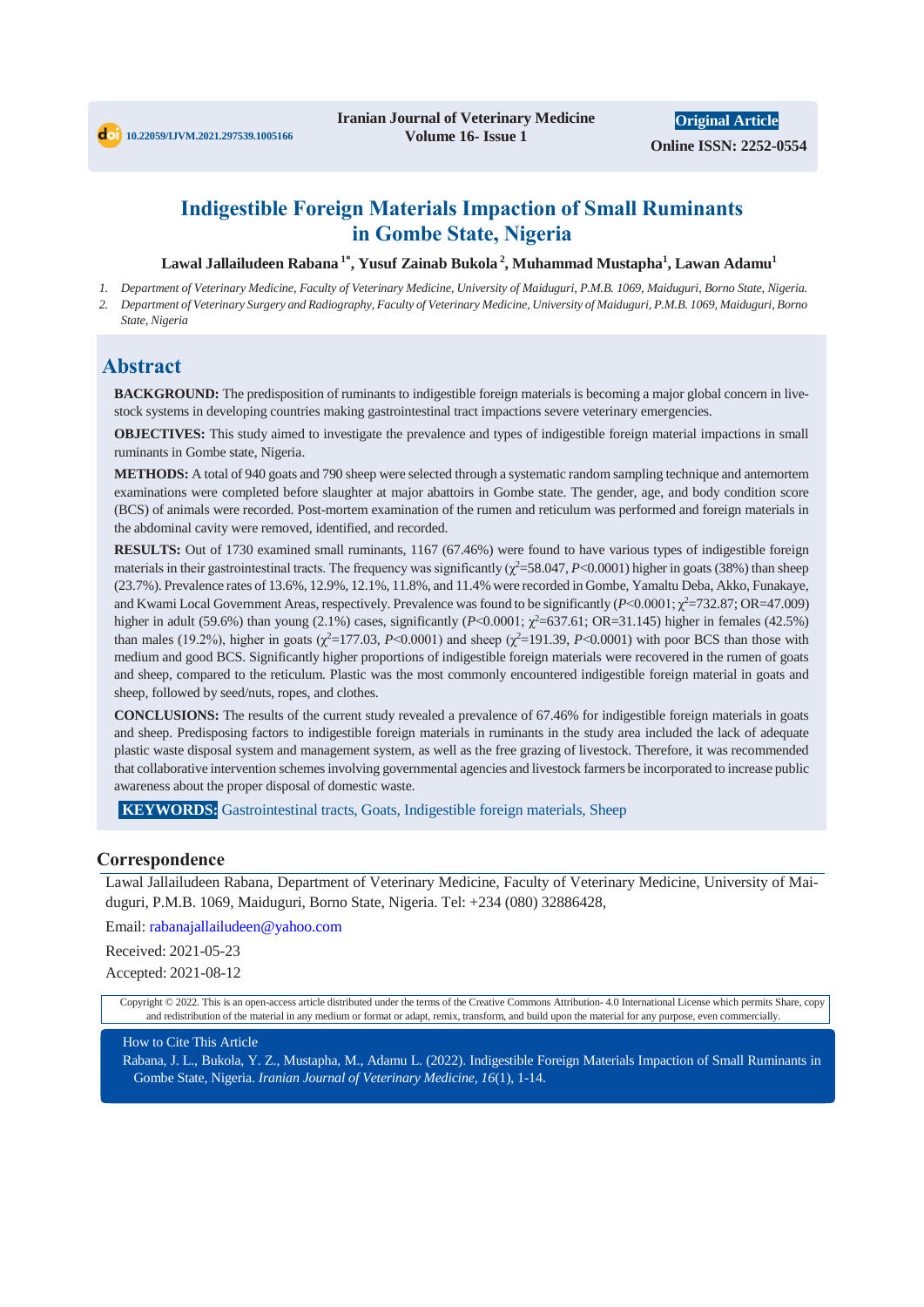## **Introduction**

Small ruminants, including sheep and goats, are among the popular livestock reared in African developing countries, such as Nigeria (Lawal-Adebowale, 2012; Unigwe *et al*., 2016). Sheep and goats play an important socio-economic role within conventional animal husbandry systems primarily for providing high-quality animal protein and income (Ukwueze and Kalu, 2015). In most parts of Nigeria, the demand for sheep and goats is quite impressively high due to its common uses for rituals, sacrifices of worship, and cultural festivals. This demand has created good job opportunities for livestock farmers and elevated national income (Anyanwu *et al.*, 2016). Unfortunately, the productivity of ruminants in Nigeria is limited by factors, such as disease risks, unsuitable breeding strategies, insufficient management systems, weak husbandry systems, and poor feeding (Lawal-Adebowale, 2012).

Ruminants are generally considered notorious for ingesting non-dietary foreign bodies (Asrat *et al*., 2015; Ali and Awoke, 2019). The ingestion of nondietary metallic and non-metallic materials in ruminants is primarily associated with malnutrition and an unbalanced diet that may result in nutritional deficiencies resulting in pica and the ingestion of nonnormal stuff (Ghurashi *et al*., 2009; Saulawa *et al*., 2012; Jebessa *et al*., 2018; Amin and Fentahun, 2020). As a result, various problems may occur in different organs of the affected animal in the long term, primarily in the rumen and reticulum (Mozaffari *et al.*, 2009; Teshome *et al*., 2017).

The predisposition of sheep and goats to indigestible foreign materials is becoming a major global problem in the production systems of developing countries due to environmental contamination. The rumen and reticulum impactions with indigestible foreign bodies are among the most severe veterinary emergencies (Ghurashi *et al*., 2009; Suthar *et al*., 2011; Abu-Seida and Al-Abbadi, 2014; Otsyina *et al*., 2015). Foreign body impaction has been recorded in small ruminants, specifically in countries lacking adequate domestic and industrial waste recycling facilities (Tesfaye *et al*., 2012a). In addition,

free ruminant grazing, especially in urban and suburban areas, is an influential factor (Tiruneh and Yesuwork, 2010; Fasil, 2016).

Most of the ingested indigestible materials in the guts of small ruminants generally accumulate in the rumen or reticulum of animals, where they interfere with the normal fermentation process and the mixing of contents that lead to indigestion. These may also block the orifice between the reticulum and omasum and cause various adverse effects on animal health or become fatal if not removed by surgery (Abdelaal and EL-Maghawry, 2014; Olatunji-Akioye *et al*., 2019). Such foreign bodies cannot be digested by the animal or be voided through the feces (Mohammed, 2012; Abdelaal and EL-Maghawry, 2014).

Some of the potential health hazards caused by the ingestion of sharp-edged non-metallic and metallic indigestible foreign materials, such as plastics, nails, and wires, include local or diffuse peritonitis, glossitis, esophagitis, ruminitis, rumen impaction, traumatic pericarditis, and traumatic reticulo-peritonitis. The latter two conditions usually occur when these ingested sharp objects perforate the reticulum or rumen wall to enter other organs (Igbokwe *et al*., 2003). The presence of foreign bodies in the rumen and reticulum can also interfere with the adequate absorption of volatile fatty acids and hence the rate of weight gain (Igbokwe *et al*., 2003).

The impaction of rumen and reticulum by indigestible foreign bodies is typically asymptomatic and may cause wasting or progressive emaciation in the affected animals during terminal stages. These animals may also display clinical symptoms with severe impact and damage due to sharp object perforation (Bwala *et al.*, 2016; Alimi *et al*., 2018). Diagnosis of foreign body impaction in small ruminants is usually based on abdominal palpation, and in most cases, it can be difficult to distinguish between pregnancy and foreign body impaction. Certain methods of diagnosis entail radiography (Semieka, 2010) and ultrasonography (Pitroda *et al*., 2010; Abdelaal and EL-Maghawry, 2014). However, a major limitation is a complexity of using these techniques under field conditions.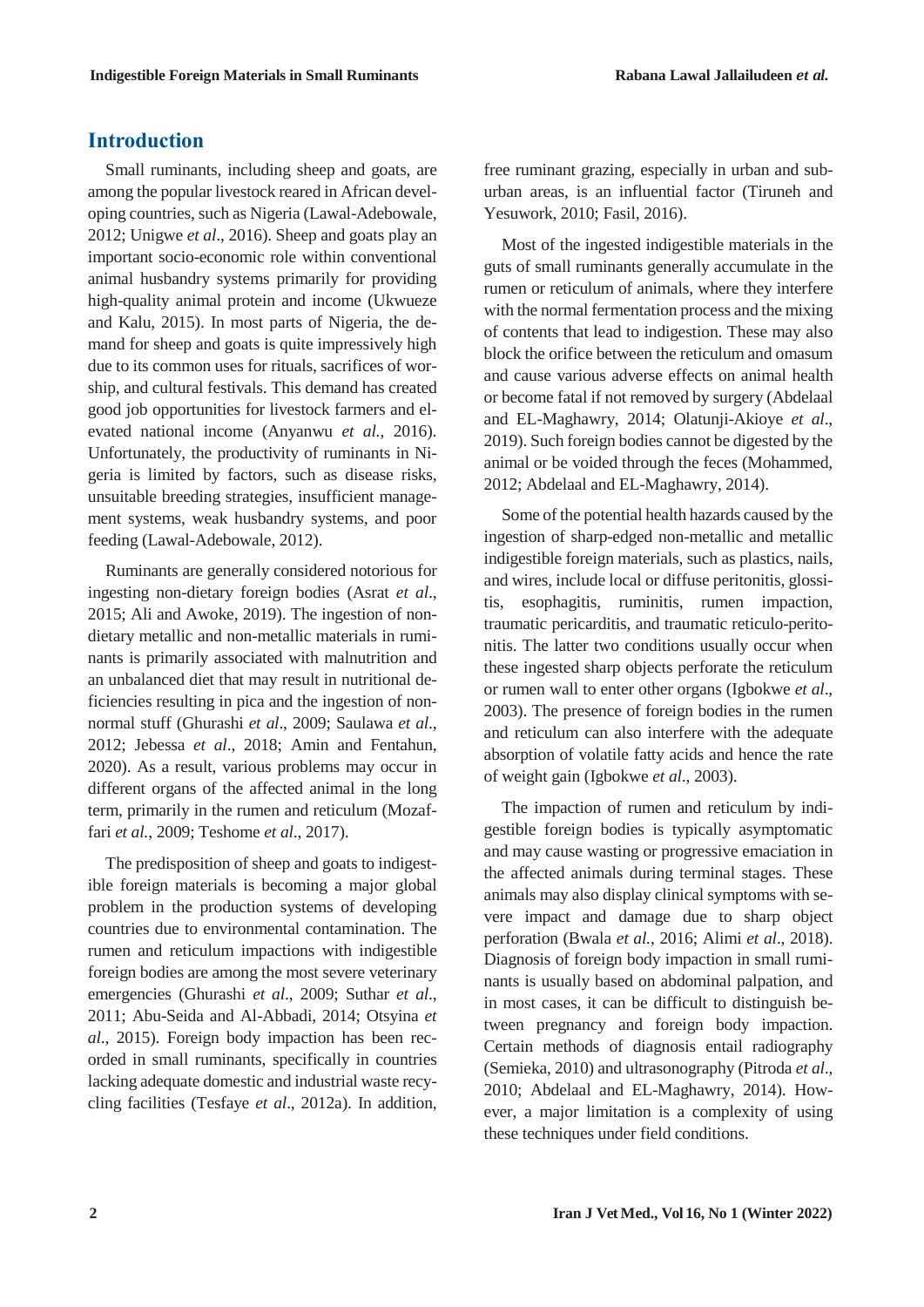Foreign bodies impaction in small ruminants has been investigated and reported in Kenya (Otsyina *et al*., 2014 & 2015); Ethiopia (Roman and Hiwot, 2010; Abebe and Nuru, 2011; Tesfaye *et al*., 2012b), Sudan (Mohammed, 2012), and some parts of Nigeria (Igbokwe *et al*., 2003; Remi-Adewunmi *et al*., 2004; Saulawa *et al*., 2012; Bwala *et al.*, 2016). There is insufficient information about the occurrence of impaction by indigestible foreign materials in small ruminants in Gombe state. Therefore, this study investigated the prevalence and types of indigestible foreign materials impaction in sheep and goats slaughtered at abattoirs in Gombe state, Nigeria.

# **Materials and Methods**

#### **Study Setting**

The present study was conducted in Gombe state, located in the Northeastern part of Nigeria, sharing common boundaries with Adamawa, Bauchi, Borno, Taraba, and Yobe [\(Figure](#page-3-0) 1). As of 2006, Gombe state has an area of  $20,265$  km<sup>2</sup> and an estimated human population of about 2,365,000 people (NPC, 2006). The state is between latitude  $9^{\circ}$  30' and  $12^{\circ}$  3' N and longitude  $8^{\circ}$  45' and  $11^{\circ}$  45' E. It has an annual rainfall range of 850-1000 mm, with the rainy season beginning from May to October and the dry season starting from November to April (Anonymous, 2009). The average daily temperatures are  $34^{\circ}$ C in April and  $27^{\circ}$ C in August and this state has a relative humidity range of 70%-80% in August and falls to around 15%-20% in December with the hottest months of 40<sup>o</sup>C being between March and May and the coldest time being between December and February (harmattan). Both climatic and edaphic factors favor crops and livestock farming with most of the inhabitants being engaged in trading and agriculture, including village poultry, cattle, sheep, and goats under extensive and semi-intensive animal husbandry management systems. Usually, the natural vegetation isthe Sudano-Sahelian Savannah which consists of shrubs, herbs, grasses, and sparsely scattered trees. Gombe state is a multi-ethnic community comprising the dominant Fulani group inhabiting the Northern part of Gombe state, and Tangale, which occupies the southern part of the state. Major abattoirs within five (Akko, Funakaye, Gombe, Kwami, and Yamaltu Deba) of the eleven (Dukku, Akko, Kaltungo, Nafada, Funakaye, Balanga, Gombe, Billiri, Kwami, Shogom, and Yamaltu Deba) Local Government Areas were visited to investigate indigestible foreign materials in the gastrointestinal tract of small ruminants.

#### **Study Design**

This cross-sectional study was performed by nonprobability sampling techniques used to select five of Gombe State's 11 Local Government Areas (LGAs) to examine the frequency and types of indigestible materials consumed by sheep and goats (Funakaye, Kwami, Gombe, Yamaltu Deba, and Akko Local Government Areas). According to the information acquired, small ruminants (i.e., sheep and goats) transported for slaughter in large abattoirs in the study area were from farms and households that used extensive management strategies.

#### **Sampling Period and Procedure**

Sampling was carried out during February 2019- January 2020 with sampling involving goats and sheep presented in all the study locations for slaughter at the major abattoirs. The subjects were selected for the study using the systematic random sampling technique. The pre-slaughter antemortem examination, including evaluating body temperature, respiratory rate, heart rate, and rumen motility, was conducted for all animals. In addition, the species of animals, gender, age (broadly grouped into two age groups of young  $(< 1$  year) and adult  $(> 1$  year), and body condition score (BCS) of all animals were observed and recorded. The age of each selected animal was determined according to the animal's teeth based on dental eruption and wear of the incisor teeth as previously described by Pace and Wakeman (2003). The BCS for each selected animal was recorded as poor, medium, and good based on the appearance of the animal, as well as the manual palpation of muscles and fat deposition levels over and around the vertebrae of the lumbar vertebrae and transverse processes as previously described by Thompson and Meyer (1994). During each visit to any of the selected sample collection abattoirs, 20 small ruminants were selected by targeting each animal to be slaughtered regardless of species, gender, or age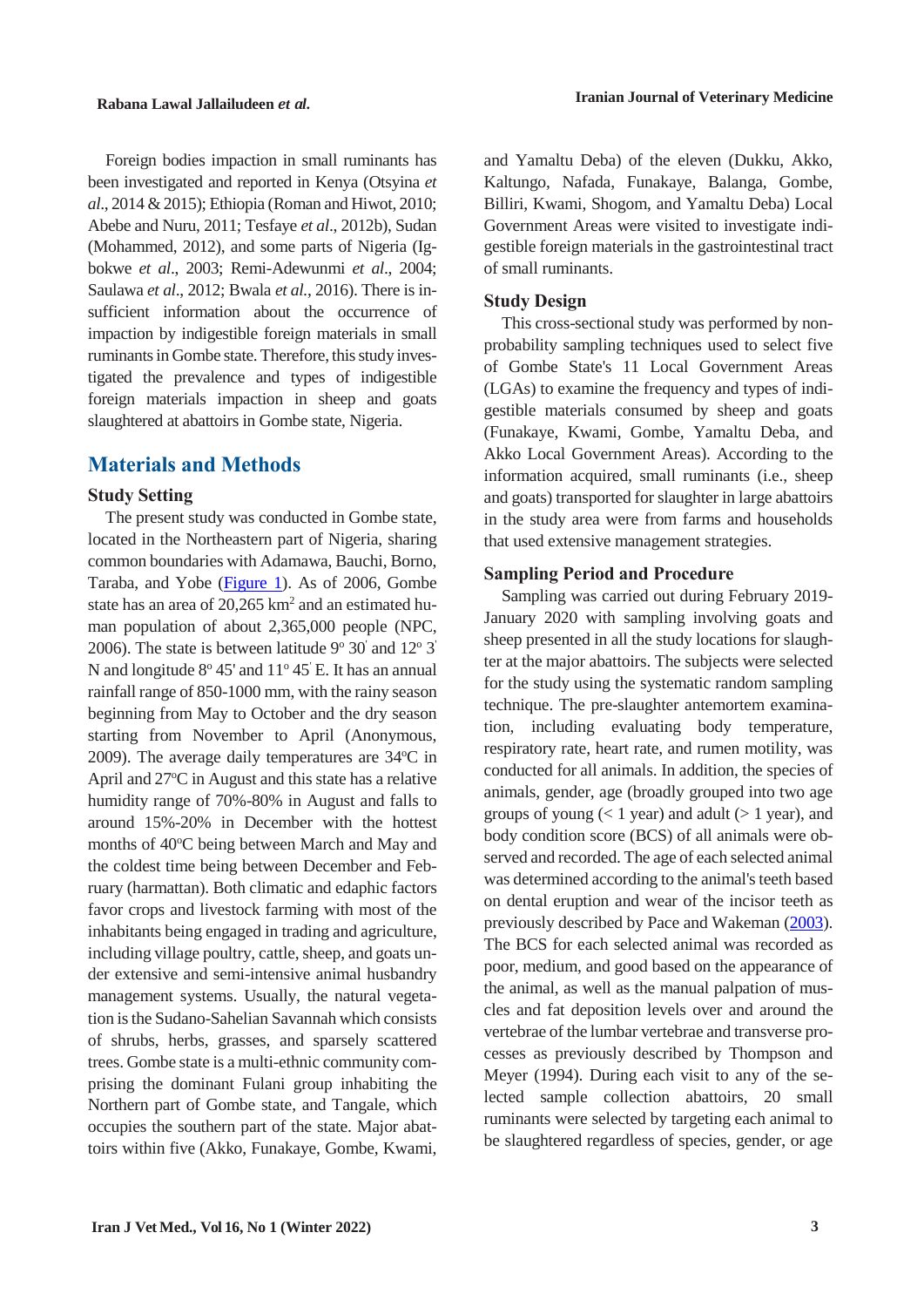until the required number of samples (20) was obtained. With the aid of research assistants in the abattoir, animals selected by this process were labeled and followed throughout the slaughter process. The vital parameters and physical examination, such as body temperature, respiratory rate, heart rate, and rumen motility of each selected animal, were examined. The rumen and reticulum were incised after slaughter, flayed, eviscerated, and physically inspected for the presence or absence of indigestible foreign materials. Next, the recovered foreign materials were carefully removed from the abdominal cavity (rumen, reticulum or both). Types of the materials were identified, washed, dried, and recorded for each fore-stomach (rumen, reticulum, or both) for each goat or sheep examined.

#### **Data Analysis**

For statistical analysis, all data were imported into the GraphPad Prism software version 6.0 (GraphPad Software Inc., California, USA). The Chi-square  $(\chi^2)$ test was used to assess the relationships of established categorical variables, including age, gender, BCS, and season with indigestible foreign materials. Significance was determined at P-value<0.05. The prevalence of different indigestible foreign materials and types was presented as a percentage.



 **Figure 1.** Map of Gombe State showing the study area in pink color

### <span id="page-3-0"></span>**Results**

[Table](#page-4-0) 1 summarizes the prevalence of indigestible foreign materials in small ruminants in Gombe state, Nigeria. A total of 1730 small ruminants comprising 940 goats and 790 sheep in Gombe state, Nigeria were examined for indigestible foreign materials, and 1067 (61.7%) cases were found to have indigestible foreign materials in their fore-stomach. Our findings revealed that 657 (69.9%) goats and 410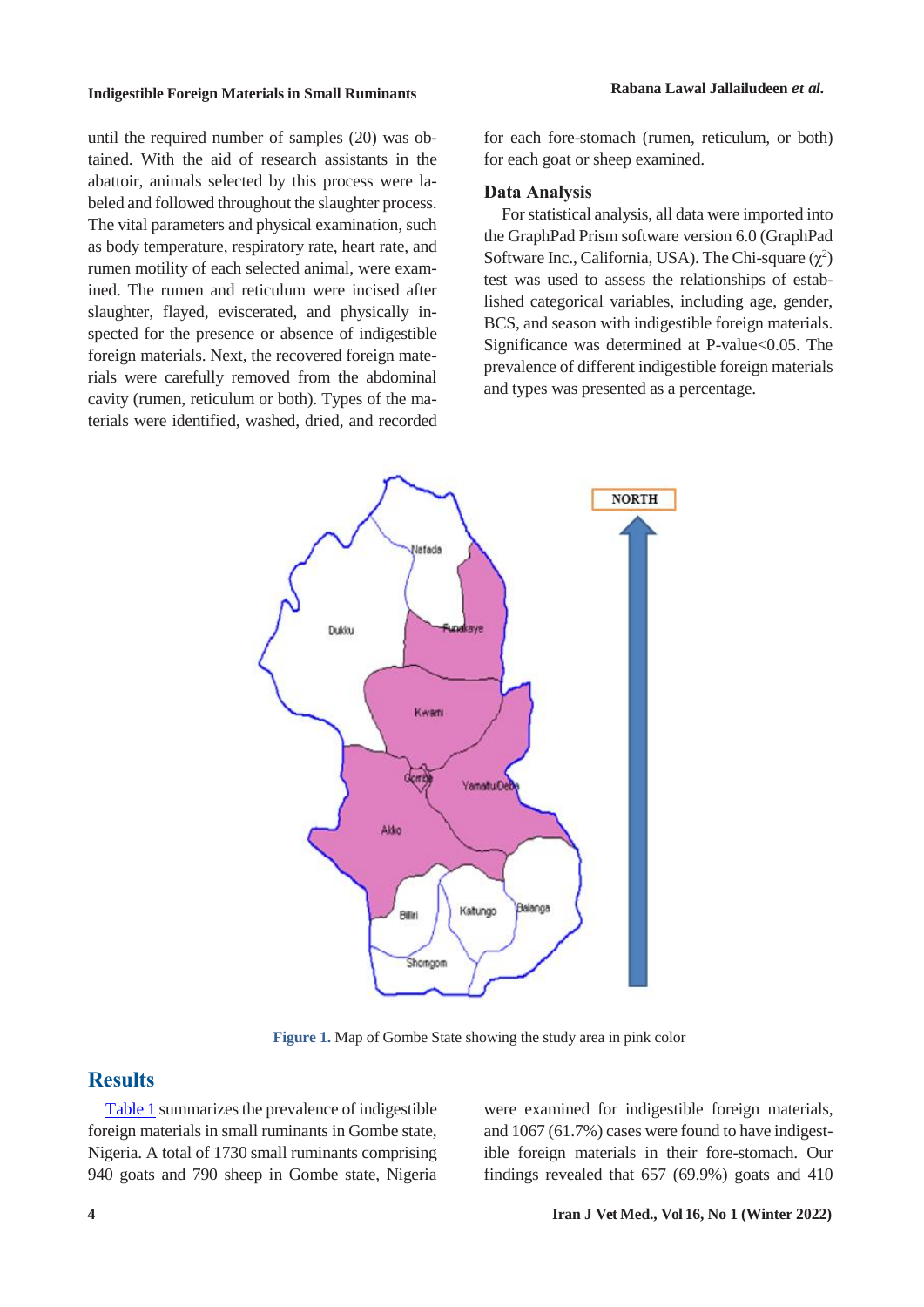(51.9%) sheep were found with indigestible foreign materials with the frequency of 38% and 23.7%, respectively. There was a significant (*P*<0.0001) correlation between the ruminants (sheep and goats) and the prevalence of indigestible foreign materials.

The prevalence of indigestible foreign materials in small ruminants based on LGAs in Gombe state, Nigeria is graphically presented in [Figure](#page-4-1) 2. The frequency was found to be higher in goats than sheep in all the study LGAs. The overall prevalence of indigestible foreign materials in sheep and goats based on LGA was reported to be higher in Gombe (13.6%) followed by Yamaltu Deba (12.9%), Akko (12.1%), Funakaye (11.8%), and Kwami (11.4%) LGAs. However, the indigestible foreign materials were more prevalent in goats (8.2%) than sheep (5.4%) from Gombe LGA. Furthermore, our study revealed the prevalence to be higher in goats (8%) than sheep (4.9%) from Yamaltu Deba LGA, higher

in goats (7.4%) than sheep (4.7%) from Akko LGA, higher in goats (7.6%) than sheep (4.2%) from Funakaye LGA, and finally higher in goats (6.8%) than sheep (4.6%) from Kwami LGA.



<span id="page-4-1"></span>**Figure 2.** Prevalence of Indigestible Foreign Materials in Small Ruminants based on Local Government Areas in Gombe State, Nigeri

| Type of ru-<br>minant | No.<br><b>Examined</b> | No. af-<br>fected $(\% )$ | <b>Prevalence</b><br>$\frac{6}{6}$<br>(95% CI;<br>$LL - UL$ | $\chi^2$ | <b>P-value</b> | <b>Odd Ratio</b> |
|-----------------------|------------------------|---------------------------|-------------------------------------------------------------|----------|----------------|------------------|
| Goats                 | 940                    | 657(69.9)                 | 38.0 <sup>a</sup><br>$(35.7 - 40.3)$                        | 58.047   | < 0.0001       | 0.4648           |
| <b>Sheep</b>          | 790                    | 410(51.9)                 | 23.7 <sup>b</sup><br>$(21.8 - 25.8)$                        |          |                |                  |
| <b>Total</b>          | 1730                   | 1067(61.7)                | 61.7<br>$(59.4 - 63.9)$                                     |          |                |                  |

<span id="page-4-0"></span>**Table 1.** Prevalence of Indigestible Foreign Materials in Small Ruminants in Gombe State, Nigeria

Key: a,b Different superscripts indicate significant ( $P < 0.05$ ) difference in prevalence;

 $\chi^2$  = Chi-square; CI = Confidence Interval; LL = Lower limit; UL = Upper limit

[Table](#page-5-0) 2 summarizes the anatomical sites of the detected cases of indigestible foreign materials in small ruminants in Gombe state. Out of 1067 positive cases of indigestible foreign materials in goats and sheep in Gombe state, the prevalence rate in the rumen of the affected goats and sheep was 30.4% and 18.5%, respectively. The likelihood of consuming foreign materials in the rumen of goats was significantly higher ( $OR = 0.5359$ ;  $P<0.0001$ ) than that of the sheep. Moreover, the frequency of indigestible foreign materials in the affected goats and sheep reticulum was 5.5% and 3.9%, respectively. The likelihood for the occurrence of foreign materials in

the reticulum was not significantly higher  $(OR=0.8377; P=0.3269)$  compared to other anatomical sites of the digestive organs. However, the frequency of indigestible foreign materials accumulated in both rumen and reticulum of the affected goats and sheep was found to be 2.1% and 1.3%, respectively. The likelihood for the occurrence of foreign materials in the rumen was not significantly higher (OR=0.7193; *P*=0.2852) compared to other anatomical sites of the digestive organs.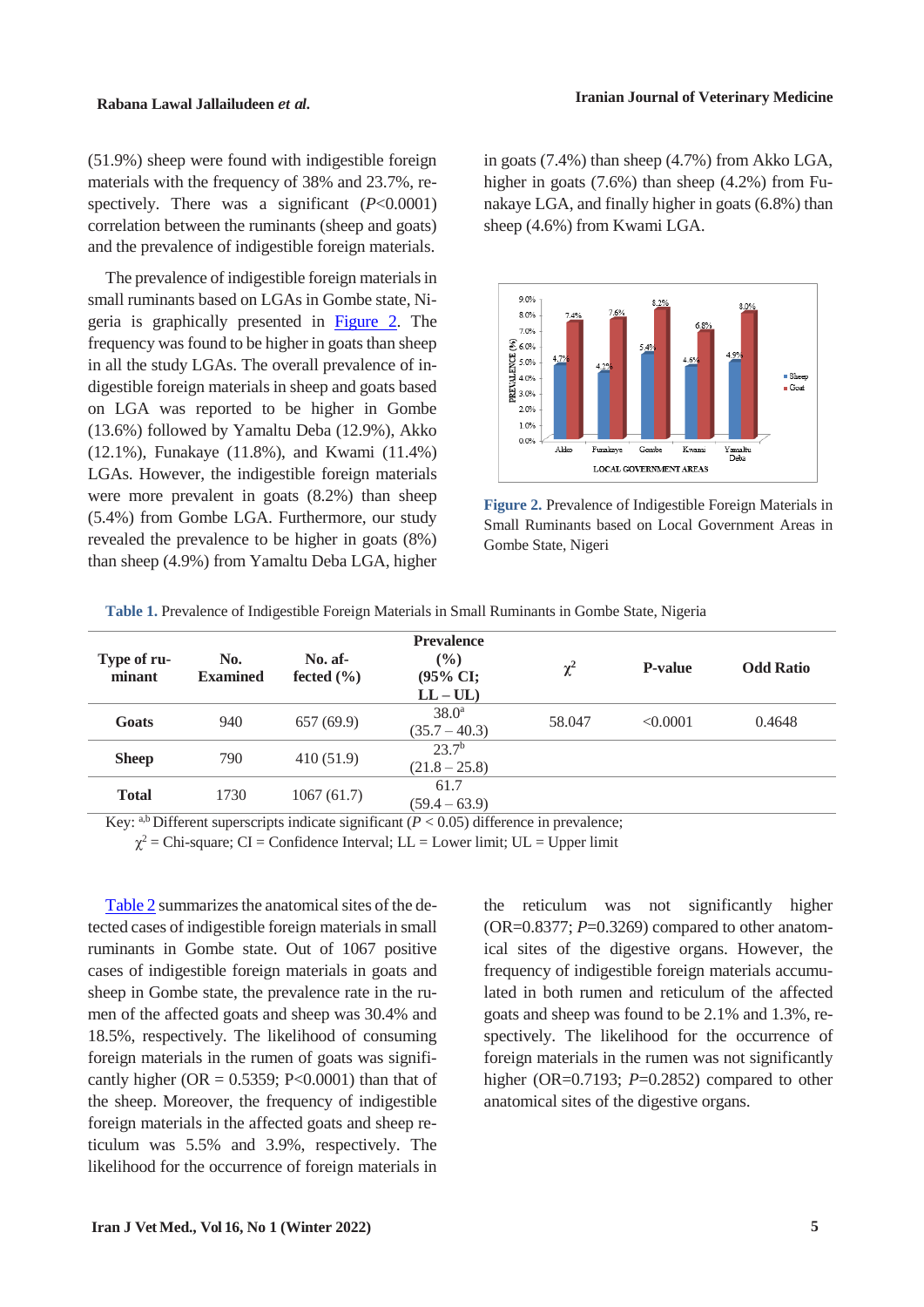| Site of im-<br>paction                                  | <b>Type of</b><br>rumi-<br>nant | No.<br>examined<br>$N = 1730$ | No. af-<br>fected<br>$(\%)$ | <b>Prevalence</b><br>$\frac{0}{0}$<br>(95% CI;<br>$LL - UL$ | $\chi^2$ | <b>P-value</b> | <b>Odds Ratio</b> |
|---------------------------------------------------------|---------------------------------|-------------------------------|-----------------------------|-------------------------------------------------------------|----------|----------------|-------------------|
| <b>Rumen</b><br>(%)                                     | Goats                           | 940                           | 526<br>(56.0)               | $30.4^{\rm a}$<br>$(28.3 - 32.4)$                           | 40.395   | < 0.0001       | 0.5359            |
|                                                         | Sheep                           | 790                           | 320<br>(40.5)               | $18.5^{b}$<br>$(16.7 - 20.4)$                               |          |                |                   |
| <b>Reticulum</b><br>(%)                                 | Goats                           | 940                           | 95<br>(10.1)                | $5.5^{\mathrm{a}}$<br>$(4.5 - 6.7)$                         | 0.9611   | 0.3269         | 0.8377            |
|                                                         | Sheep                           | 790                           | 68<br>(8.6)                 | 3.9 <sup>a</sup><br>$(3.1 - 5.0)$                           |          |                |                   |
| <b>Rumen</b> and<br><b>Reticulum</b><br>$(\frac{6}{6})$ | Goats                           | 940                           | 36<br>(3.8)                 | 2.1 <sup>a</sup><br>$(1.5 - 2.9)$                           | 1.142    | 0.2852         | 0.7193            |
|                                                         | Sheep                           | 790                           | 22<br>(2.8)                 | 1.3 <sup>a</sup><br>$(0.8 - 1.9)$                           |          |                |                   |

<span id="page-5-0"></span>**Table 2.** Anatomical Site of Detected Cases of Indigestible Foreign Materials in Small Ruminants in Gombe State, Nigeria

Key:  $N = Total$  number of small ruminants examined and sampled during study period;

 $a$ ,b Different superscripts indicate significant ( $P$ <0.05) difference in prevalence;

 $\chi^2$  = Chi-square; CI = Confidence Interval; LL = Lower limit; UL = Upper limit

[Table](#page-6-0) 3 summarizes the results of some risk factors associated with the occurrence of indigestible foreign materials in small ruminants in Gombe state. From 448 young and 1282 small adult ruminants examined for indigestible foreign materials, the affected cases were more frequently adults(N=1031, 80.4%) than young (N=36, 8%) small ruminants with prevalence rates of 59.6% and 2.1%, respectively. There was a significant (*P*<0.0001) relationship between the age of small ruminants and the prevalence of indigestible foreign materials with an OR of 47.009, indicating that the consumption of indigestible materials is significantly less likely to occur in young goats and sheep than adults. In addition, out of 951 male and 779 female small ruminants examined for indigestible foreign materials in Gombe state, cases were more frequently encountered in female 735 (94.4%), compared to male 332 (34.9%) small ruminants with prevalence rates of 42.5% and 19.2%, respectively. There was a significant (*P*<0.0001) correlation between the gender of small ruminants and the frequency of indigestible foreign materials with an OR of 31.145, demonstrating that the consumption of indigestible materials is

significantly less likely to occur in male goats and sheep than females.

[Table](#page-7-0) 4 shows the prevalence of indigestible foreign materials in small ruminants in Gombe state based on BCS. Out of 413, 370, and 157 goats examined with poor, medium, and good BCS, 352 (85.2%), 261 (70.5%), and 44 (28%) cases were found to have indigestible foreign materials with prevalence rates of 20.3%, 15.1%, and 2.5% respectively. BCS was significantly (*P*<0.0001) correlated with the frequency of indigestible foreign materials in goats in Gombe state. Moreover, out of 357, 285, and 148 sheep examined with poor, medium, and good BCS, 279 (78.2%), 103 (36.1%), and 28 (18.9%) animals were found to have indigestible foreign materials with prevalence rates of 16.1%, 6%, and 1.6%, respectively. BCS had a significant (*P*<0.0001) correlation with the prevalence of indigestible foreign materials in sheep in Gombe state.

The type of indigestible foreign materials found in slaughtered small ruminants in Gombe state entailed clothes, rope/thread, stone/sand, seed/nuts, plastic/leather/nylon bags, wire/metals, and a mixture of materials. Among all cases of indigestible foreign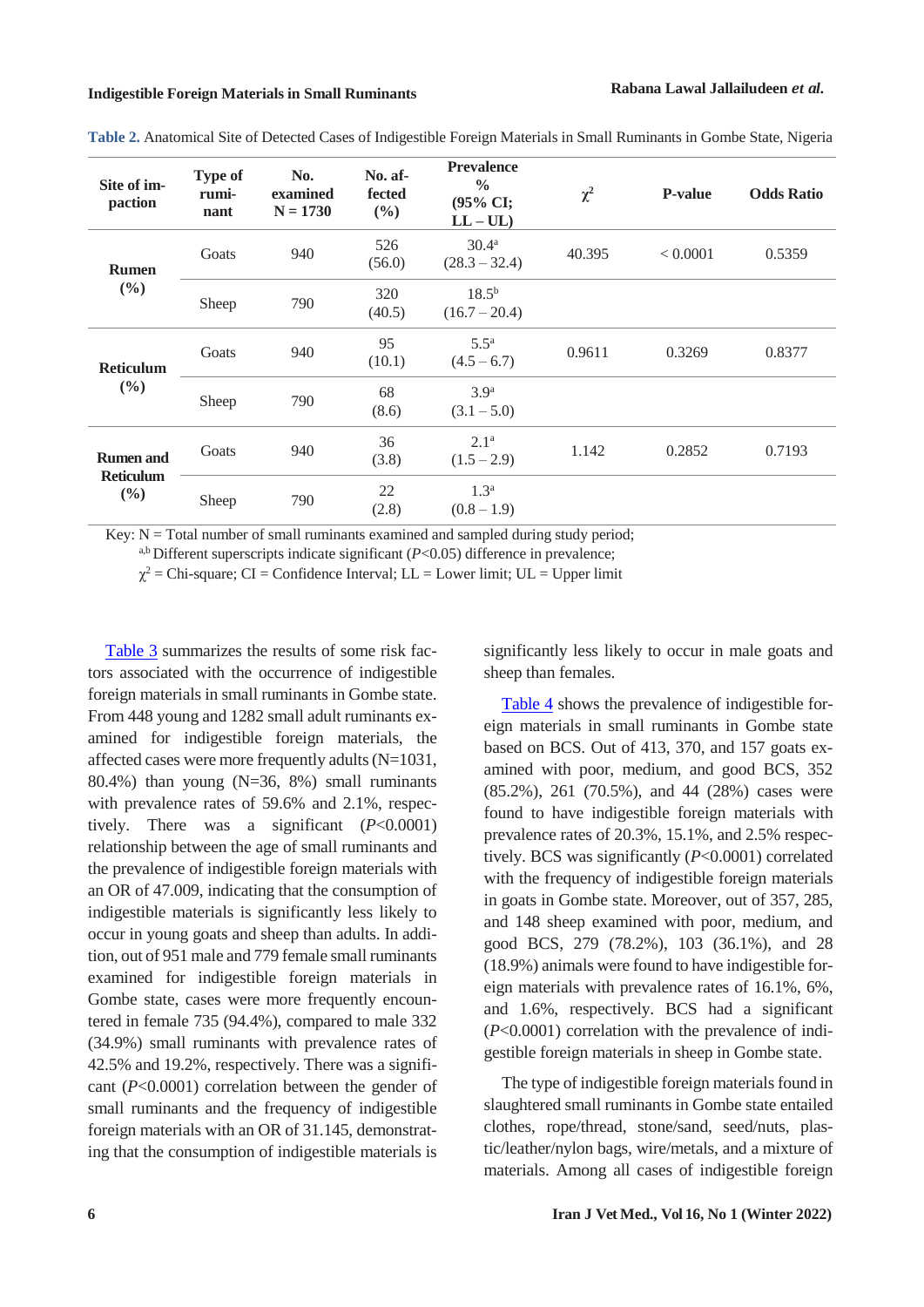materials found in the affected small ruminants, plastic/leather/nylon bags were the most common as observed in  $556 (52.1\%)$  followed by seed/nuts in  $178$ (16.7%), a mixture of materials in 95 (8.9%), rope/thread in 81 (7.6%), stone/sand in 59 (5.5%),

clothes in 55 (5.2%), and wire/metals in 43 of the affected small ruminants (4). However, the results revealed that the different types of indigestible foreign materials in the affected small ruminants are more frequent in goats than sheep, as shown in Table 5.

<span id="page-6-0"></span>

**Figure 3.** Ingested indigestible foreign materials (mixture of plastic/nylon, ropes, clothes, stone and nuts) retrieved from the rumen of an adult female (doe) goat

| Table 3. Some Risk Factors Associated with the Occurrence and Prevalence of Materials in Small Ruminants in Gombe |  |  |  |  |  |  |  |
|-------------------------------------------------------------------------------------------------------------------|--|--|--|--|--|--|--|
| State, Nigeria                                                                                                    |  |  |  |  |  |  |  |

| <b>Risk fac-</b><br>tors | <b>Parameters</b>     | No.<br>examined<br>$N = 1730$ | $No.$ af-<br>fected $(\% )$ | <b>Prevalence</b><br>(9/0)<br>(95% CI;<br>$LL - UL$ | $\chi^2$ | <b>P-value</b> | <b>Odd Ratio</b> |
|--------------------------|-----------------------|-------------------------------|-----------------------------|-----------------------------------------------------|----------|----------------|------------------|
| Age                      | Young<br>$(< 1$ year) | 448                           | 36<br>(8.0)                 | 2.1 <sup>a</sup><br>$(1.5 - 2.9)$                   | 732.87   | < 0.0001       | 47.009           |
|                          | Adult<br>$($ 1 year)  | 1282                          | 1031<br>(80.4)              | $59.6^b$<br>$(57.3 - 61.9)$                         |          |                |                  |
| <b>Sex</b>               | Male                  | 951                           | 332<br>(34.9)               | 19.2 <sup>a</sup><br>$(17.4 - 21.1)$                | 637.61   | < 0.0001       | 31.145           |
|                          | Female                | 779                           | 735<br>(94.4)               | $42.5^{b}$<br>$(40.2 - 44.8)$                       |          |                |                  |

Key:  $N = Total$  number of small ruminants examined and sampled during study period;

a,b Different superscripts indicate significant (*P*<0.05) difference in prevalence;

 $\chi^2$  = Chi-square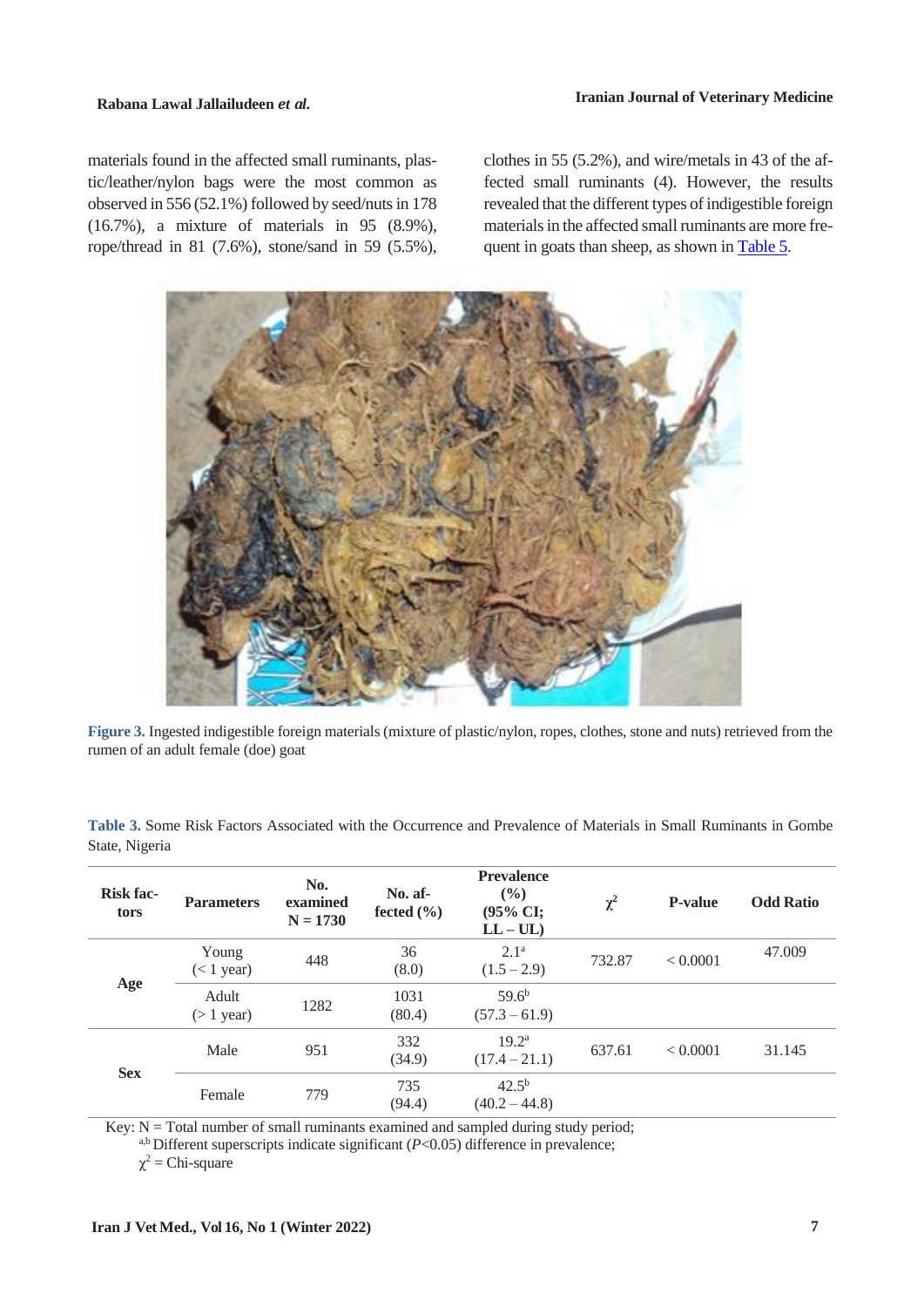<span id="page-7-0"></span>

| Table 4. Occurrence of Indigestible Foreign Material in Small Ruminants based on Body Condition Score (BSC) Levels in |  |
|-----------------------------------------------------------------------------------------------------------------------|--|
| Gombe State, Nigeria                                                                                                  |  |

| Type of ru-<br>minant | <b>Body Condi-</b><br>tion<br><b>Score</b><br>(BCS) Level | No. exam-<br>ined<br>$(N = 1730)$ | No. affected<br>(9/0)<br>$n = 1067$ | Prevalence $(\% )$<br>$(95\% \text{ CI};$<br>$LL - UL$ | $\chi^2$ | <b>P-value</b> | <b>Degree</b><br>of free-<br>dom |
|-----------------------|-----------------------------------------------------------|-----------------------------------|-------------------------------------|--------------------------------------------------------|----------|----------------|----------------------------------|
| Goat                  | Poor                                                      | 413                               | 352<br>(85.2)                       | $20.3^{\rm a}$<br>$(18.5 - 22.3)$                      | 177.03   | < 0.0001       | $\overline{2}$                   |
|                       | Medium                                                    | 370                               | 261<br>(70.5)                       | $15.1^{\rm b}$<br>$(13.5 - 16.9)$                      |          |                |                                  |
|                       | Good                                                      | 157                               | 44<br>(28.0)                        | $2.5^{\circ}$<br>$(1.9 - 3.4)$                         |          |                |                                  |
| <b>Sheep</b>          | Poor                                                      | 357                               | 279<br>(78.2)                       | $16.1^{\rm a}$<br>$(14.5 - 17.9)$                      | 191.39   | < 0.0001       | 2                                |
|                       | Medium                                                    | 285                               | 103<br>(36.1)                       | 6.0 <sup>b</sup><br>$(4.9 - 7.2)$                      |          |                |                                  |
|                       | Good                                                      | 148                               | 28<br>(18.9)                        | 1.6 <sup>c</sup><br>$(1.1 - 2.3)$                      |          |                |                                  |

Key: a,b,c Different superscripts indicate significant  $(P < 0.05)$  difference in prevalence;

 $\chi^2$  = Chi-square; CI = Confidence Interval; LL = Lower limit; UL = Upper limit

 $N = Total$  number of small ruminants examined and sampled during study period;

 $n = Total number of small ruminants found with indigestible foreign materials$ 

#### **Discussion**

The present study showed an overall prevalence of 61.7% for indigestible foreign materials in the abdominal cavity of small ruminants comprising of goats and sheep slaughtered at major abattoirs in Gombe State, Nigeria. The result of the current study is higher than 19.3% and 11% reported by Igbokwe *et al*. (2003) and Saulawa *et al.* (2012) from Maiduguri and Kastina states, Nigeria, respectively. Our findings are also higher than 10.8% reported by Otsyina *et al*. (2015) from Kenya and 30.7% and 23.4% reported by Fasil (2016) and Mekuanint *et al*. (2017), respectively from Ethiopia. On the other hand, our result was lower than 97% and 87% prevalence rates previously reported in small ruminants from Nigeria and South Darfur by Remi-Adewunmi *et al*. (2004) and Ghurashi *et al*. (2009), respectively.

It has been reported that the ingestion of indigestible foreign materials is associated with a shortage of forage and increased pollution of the grazing land with the indigestible materials (Negash *et al*., 2015). Moreover, in Nigeria, feed shortage is predominant, particularly during the long dry season and most of the small ruminant owners practice mainly extensive management and do not supply supplementary feed

to their animals. The current study's findings revealed that goats are significantly more likely to consume indigestible foreign materials than sheep in the studied area, which is evidenced by the prevalence rate being higher in goats (38%) than sheep (23.7%) in Gombe state. This finding was in line with the results of Mohammed (2012) and Negash *et al*. (2015), who also reported a higher frequency of indigestible foreign bodies in goats than sheep. The findings of the current study contrast the reports from Remi-Adewunmi *et al*. (2004), Roman and Hiwot (2010), Akinrinmade and Akinrinde (2012; 2013), Fasil (2016), and Mekuanint *et al*. (2017) who previously reported significantly higher prevalence rates of indigestible rumen foreign bodies in sheep, compared to goats. However, Abebe and Nuru (2011), Tesfaye *et al*. (2012b), Saulawa *et al*. (2012), and Otsyina *et al*. (2015) have reported no significant difference in the prevalence of indigestible rumen foreign bodies between sheep and goats. The differences in the frequency of indigestible foreign materials reported between goats and sheep might be associated with the variable origins of the small ruminants sampled. Furthermore, it could be attributed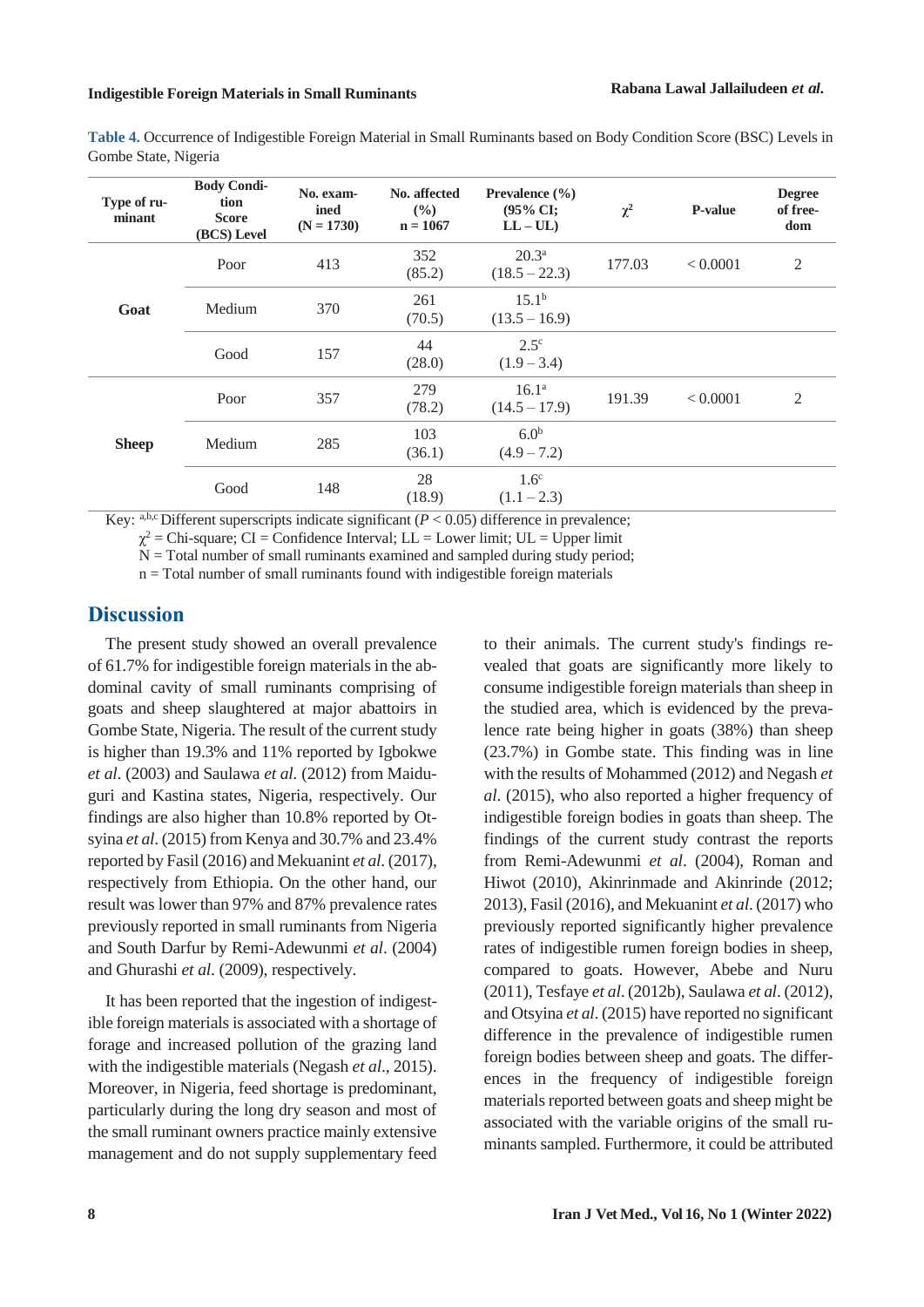| <b>Type</b><br>of ru-<br>minant | No.                                     | Types and Frequency of Indigestible Foreign Materials $(n = 1067)$ |                |                      |                   |                                                |                         |                                   |  |  |
|---------------------------------|-----------------------------------------|--------------------------------------------------------------------|----------------|----------------------|-------------------|------------------------------------------------|-------------------------|-----------------------------------|--|--|
|                                 | af-<br>fected<br>$(N =$<br><b>1730)</b> | Cloth<br>(% )                                                      | Rope<br>$(\%)$ | Stone/Sand<br>$(\%)$ | Seed/Nuts<br>(% ) | Plastics/<br>Leather/<br>Nylon bags<br>$(\% )$ | Wire/Met-<br>als $(\%)$ | Mixture of<br>materials<br>$(\%)$ |  |  |
| Goats                           | 657                                     | 31<br>(2.9)                                                        | 48<br>(4.5)    | 34<br>(3.2)          | 95<br>(8.9)       | 367<br>(34.7)                                  | 27<br>(2.5)             | 55<br>(5.2)                       |  |  |
| <b>Sheep</b>                    | 410                                     | 24<br>(2.2)                                                        | 33<br>(3.1)    | 25<br>(2.3)          | 83<br>(7.8)       | 189<br>(17.7)                                  | 16<br>(1.5)             | 40<br>(3.7)                       |  |  |
| <b>Total</b>                    | 1067                                    | 55<br>(5.2)                                                        | 81<br>(7.6)    | 59<br>(5.5)          | 178<br>(16.7)     | 556<br>(52.1)                                  | 43<br>(4.0)             | 95<br>(8.9)                       |  |  |

| Table 5. Types and Frequency of Indigestible Foreign Materials based on Small Ruminant affected in Gombe State, |  |  |  |  |  |
|-----------------------------------------------------------------------------------------------------------------|--|--|--|--|--|
| Nigeria                                                                                                         |  |  |  |  |  |

Key:  $N = Total$  number of small ruminants examined and sampled during study period;

n = Total number of small ruminants found with indigestible foreign materials

to the variations in the access of animals to indigestible foreign materials from domestic leftover and industrial waste materials, as we all the husbandry and management systems employed in the rearing of the animals waste management system of the study areas.

In terms of LGAs, the prevalence of indigestible foreign materials in small ruminants is higher in Gombe (8.2%) followed by Yamaltu Deba (8%), Funakaye (7.6%), Akko (7.4%), and Kwami (6.8%) LGAs. The prevalence is higher in goats than sheep in all the study locations. The relatively higher prevalence recorded in Gombe, Yamaltu Deba, and Funakaye LGAs might not be surprising as they are the most urban regions among the five study locations. This result might be associated with higher strewing of the environment with indigestible materialsfrom domestic and industrial waste dumped into the environment where grazing animals habitually have unrestricted access, such as the garbage dumps.

It was observed that most of the small ruminants at all the abattoirs in the present study were from the urban, rural, and semi-arid areas within or those that shared boundaries with Gombe state. Small ruminants in Gombe state are reared extensively in the rural areas, where they are allowed to graze freely on natural pastures and the leftover of farms, which are much less contaminated with indigestible materials. On the other hand, the urban areas of Gombe state have less forage for grazing, and animals feed on any

ingestible materials during grazing, especially in the dry season. The current study's findings concur with Otsyina et al. (2015) who have also reported the higher prevalence of indigestible foreign bodies in small ruminants examined from urban areas compared to rural areas.

Furthermore, probably not all the small ruminants brought for sales in the current study are destined for the abattoirs. Many might be sold to people who slaughter them at home during sacrifices, ceremonies, and festivals. The present study results are limited to animals slaughtered at abattoirs, which might have also contributed to the relatively lower prevalence rate of indigestible foreign materials in sheep and goats. Our findings are consistent with the results of Ghurashi *et al*. (2009) in Sudan and Tesfaye *et al*. (2012b) in Ethiopia, who considered insufficient forage land obtainable for grazing in urban and peri-urban areas as one of the major factors exposing sheep and goats to the high risk of ingesting indigestible foreign materials.

In the present study, the prevalence of indigestible foreign materials in sheep and goats was correlated with age. The latter finding revealed that the consumption of indigestible foreign materials is significantly less likely to occur in young goats and sheep than in the adults of these small ruminants in the study area. This might partly be due to the gradual ingestion of indigestible foreign materials over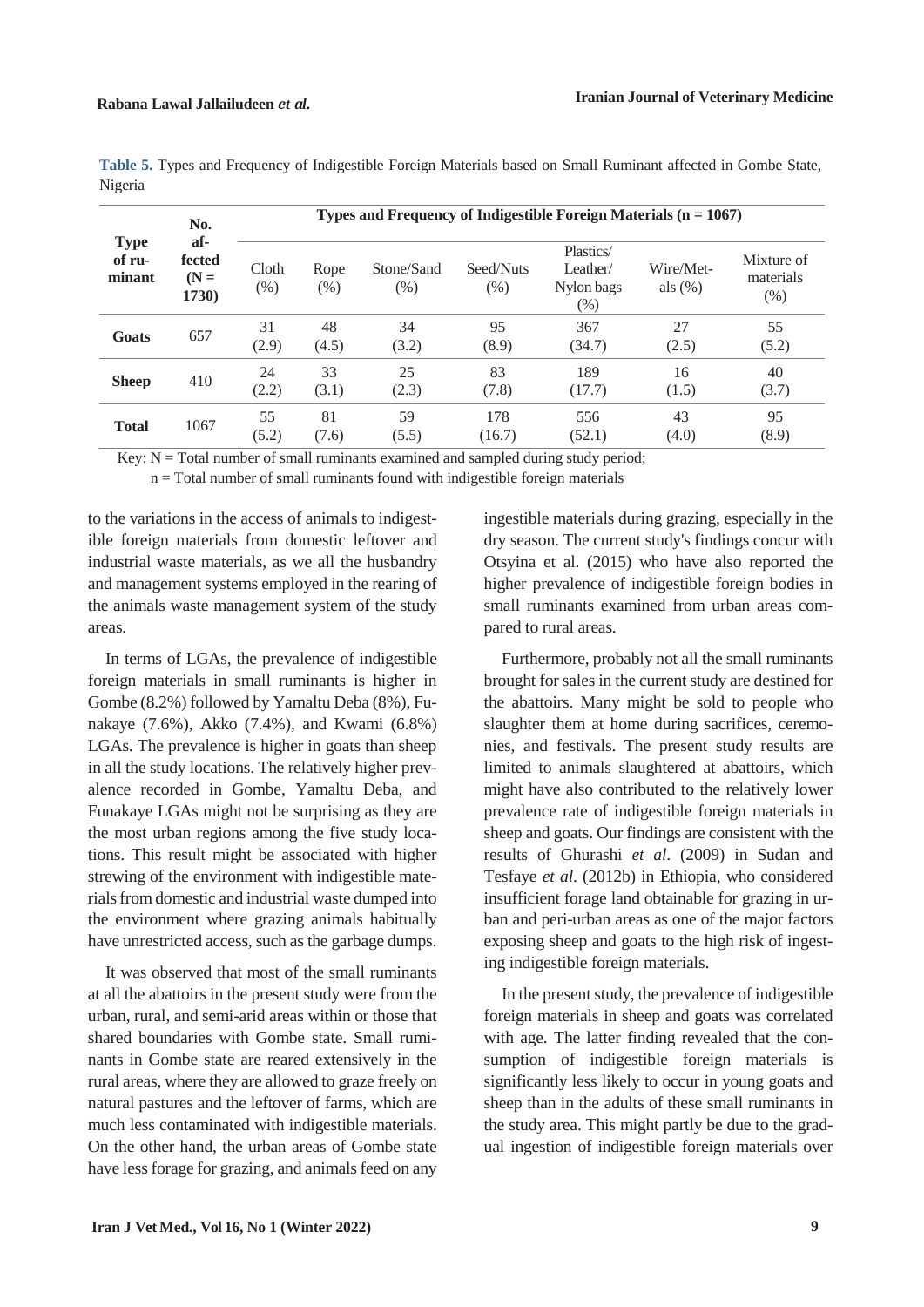sustained periods as the animal grows older. Moreover, older animals meet trace minerals demands by feed, compared to young cases who comparatively acquires their nutrient requirements from milk. This result is in line with similar studies performed by Remi-Adewunmi *et al*. (2004), Roman and Hiwot (2010), Abebe and Nuru (2011), Saulawa *et al*. (2012), Tesfaye *et al*. (2012b), Fasil (2016), and Mekuanint *et al*. (2017), who reported a higher prevalence of indigestible foreign bodies in adults than small young ruminants. On the other hand, these findings contradict Otsyina et al. (2015), who has recovered a significantly higher prevalence of foreign bodies in young sheep and goats than the adults of these species. However, Akinrinmade and Akinrinde (2013) have stated that sheep and goats are usually exposed to the consumption of ingestible indigestible materials at an early age and accumulation occurs over time due to increased environmental pollution.

Furthermore, we found a relationship between the prevalence of indigestible foreign materials in small ruminants in the study area and their gender. Even though more males were slaughtered and sampled in the present study, our results revealed that the consumption of indigestible foreign materials is significantly higher in females than in male small ruminants. This finding might be associated with the fact that ewes and does are kept longer for breeding purposes leading to a higher chance of gradual consumption and accumulation of indigestible foreign bodies over time than rams and bucks. Moreover, several hormonal changes result in elevated appetite to meet nutritional demands during estrus, pregnancy, and lactation in female ewes. In this study, female animals without ingestible foreign materials could be associated with the intensive management of such animals from birth till salvage age. This finding of the present study is in line with the report of Igbokwe *et al*. (2003), Adewunmi *et al*. (2004), Roman and Hiwot (2010), Negash *et al*. (2015), Otsyina *et al.* (2015), and Bwala *et al.* (2016) who also reported a higher prevalence of indigestible foreign bodies in female sheep and goats, compared to males. However, our result was not consistent with the findings of Abebe and Nuru (2011), Saulawa *et al*. (2012), and Otsyina *et al.* (2015) who reported the lack of a significant difference in the prevalence of indigestible foreign bodies between different genders.

In addition, it was shown in the present study that the occurrences of indigestible foreign materials in sheep and goats were correlated with BCS. This present study revealed a significantly higher prevalence rate of indigestible foreign materials in sheep and goats in poor BCS compared to those with medium and good BCS. The finding of indigestible foreign bodies in small ruminants with poor BCS in the present study might be attributed to foreign bodies occupying most parts of the stomach, triggering the rumen's impaction. As a result, abdominal distention and significant interference with the adequate absorption of volatile fatty acids in the rumen occurs, which in turn, leads to reduced weight gain, progressive loss of flesh, and emaciation. These findings concur with previous studies by Igbokwe *et al*. (2003), Remi-Adewunmi *et al*. (2004), Roman and Hiwot (2010), Abebe and Nuru (2011), Saulawa *et al*. (2012), Tesfaye *et al*. (2012b), Negash *et al*. (2015), and Fasil (2016) who have also reported a higher prevalence of indigestible foreign bodies in sheep and goats with poor BCS, compared to those with medium and good BCS. The present study's findings disagree with Otsyina *et al*. (2015) who have previously reported a significantly higher prevalence of indigestible foreign bodies in sheep and goats with good BCS.

We also evaluated the types and frequency of indigestible foreign materials in sheep and goats in the study area. The higher prevalence of plastic/nylon bags found in sheep and goats compared with other types of indigestible foreign materials is because plastics or nylon are non-biodegradable and have been observed to contaminate grazing fields in the study area. The high prevalence of these materials indicates the free grazing management practice, widespread use of plastic/nylon bags in the studied area, and environmental pollution due to their improper disposal. This finding buttresses the previous studies that have also reported plastic as the most commonly encountered foreign material in the gastrointestinal tract of small ruminants (Igbokwe *et al*., 2003; Remi-Adewunmi *et al*., 2004; Roman and Hiwot, 2010; Abebe and Nuru, 2011; Saulawa *et al*., 2012; Tesfaye *et al*., 2012b; Negash *et al*., 2015; Otsyina *et al*, 2015; Fasil, 2016; Mekuanint *et al*, 2017). In Nigeria, plastic/nylon bags are the most dominant component of household waste (Igbokwe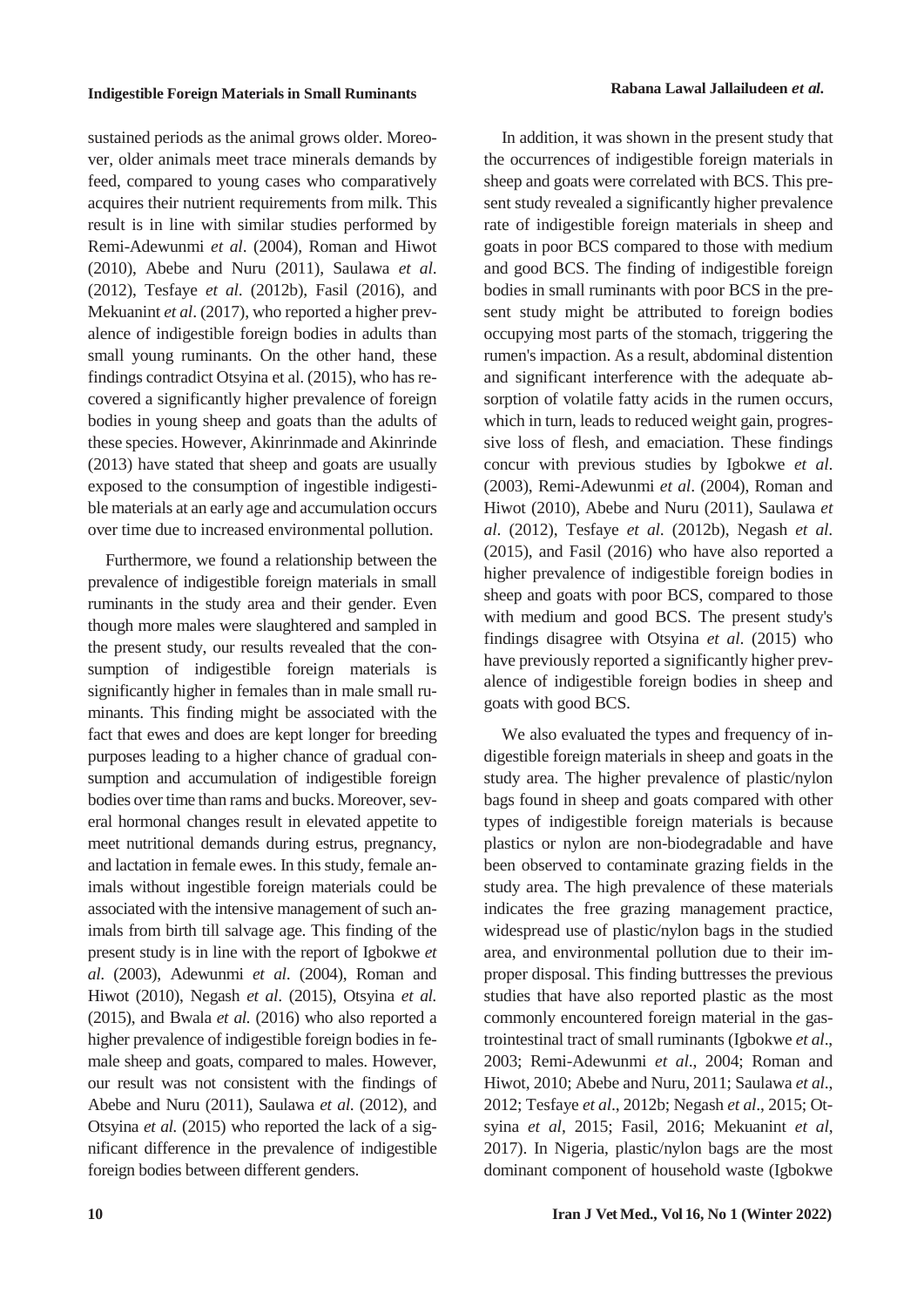*et al.*, 2003) accounting for the observations in this study.

In terms of the anatomical sites, the present study revealed the rumen in sheep and goats to be significantly the most likely site for the dislodgement of indigestible foreign materials in the affected goats (30.4%) and sheep (18.5%). The difference between diverse types of ruminants in this regard was statistically significant (*P*<0.0001). This finding may be because digestible and indigestible ingested materials are first swallowed into the rumen. Therefore, all foreign bodies lodge in the rumen when there is an interruption in the flow of the ingested materials through the digestive tract. However, 95 (10.1%) and 68 (8.6%) of the cases occurred in the reticulum of the affected goats and sheep with a prevalence of 5.5% and 3.9%, respectively. However, different ruminants were not significantly different  $(P=0.3269)$  with an OR of 0.8377. The findings of the present study buttress the report of Negash *et al*. (2015) who also reported more foreign bodies in the rumen (87.9%) than in the reticulum (5%). However, 36 (9.4%) and 75 (9.5%) of the cases occurred in the rumen and reticulum of the affected goats and sheep with a prevalence of 2.1% and 1.3%, respectively. The likelihood for the occurrence of foreign materials in the rumen was not significantly higher (OR =  $0.7193$ ; *P*=0.2852) compared to other anatomical sites of the digestive organs. This finding of the current study is in line with the results of Roman and Hiwot (2010), Abebe and Nuru (2011), Tesfaye *et al*. (2012b), Saulawa *et al.* (2012), Negash *et al*. (2015), and Fasil (2016) who also reported more foreign bodies in the rumen, compared to other anatomical sites of the digestive organs. This finding may be attributed to the larger rumen volume, the cumulative size, composition of the foreign bodies, and the type of materials with metals and sharp objects tending to localize preferentially in the reticulum. Finding foreign indigestible materials in the reticulum might be due to the withholding of these indigestible foreign bodies by the honeycomb structure of the reticular mucosa.

## **Conclusion**

The extensive management system employed in rearing small ruminants in Gombe state can be incriminated as a major predisposing factor for acquiring indigestible foreign materials. Scarcity of forage during the dry season and nutritional deficiency also lead animals to find their feed from grazing lands potentially polluted with various indigestible foreign materials, including plastics, clothes, rope, leather, and metals. Extensive usage and inappropriate disposal of plastic bags, lack of adequate and proper legislation on waste disposal, or awareness campaigns regarding small ruminant health led to the high prevalence of rumen impaction with indigestible foreign materials in small ruminants. The present investigation revealed that the most common indigestible foreign materials in small ruminants are plastic/nylon (polyethylene) bags. This observational study showed the importance of foreign bodies as a risk for health and productivity causing weight loss by interfering with the absorption of volatile fatty acids, death, and premature culling. This study could help environmental activists, livestock owners, veterinarians, and policymakers to recognize the impact of indigestible foreign materials on ruminants' health and productivity in Gombe state, Nigeria. It could be recommended that government and private companies devise policies on handling waste management in these areas or the grazing sector.

## **Recommendations**

It is recommended that livestock extension service providers raise awareness among ruminant owners concerning the health consequences and risk factors associated with indigestible foreign materials in small ruminants. Small ruminant owners should be recommended to rear their animals under a semi-intensive management scheme to monitor their animal access to foreign bodies easily. Public awareness about the proper disposal of domestic waste, such as plastic bags, ropes, metals, and clothes, as well asthe periodic cleaning of such waste in the grazing areas should be improved. The government and private companies need to devise policies on handling waste management in the area or the grazing sector. There is no previous research in this area on indigestible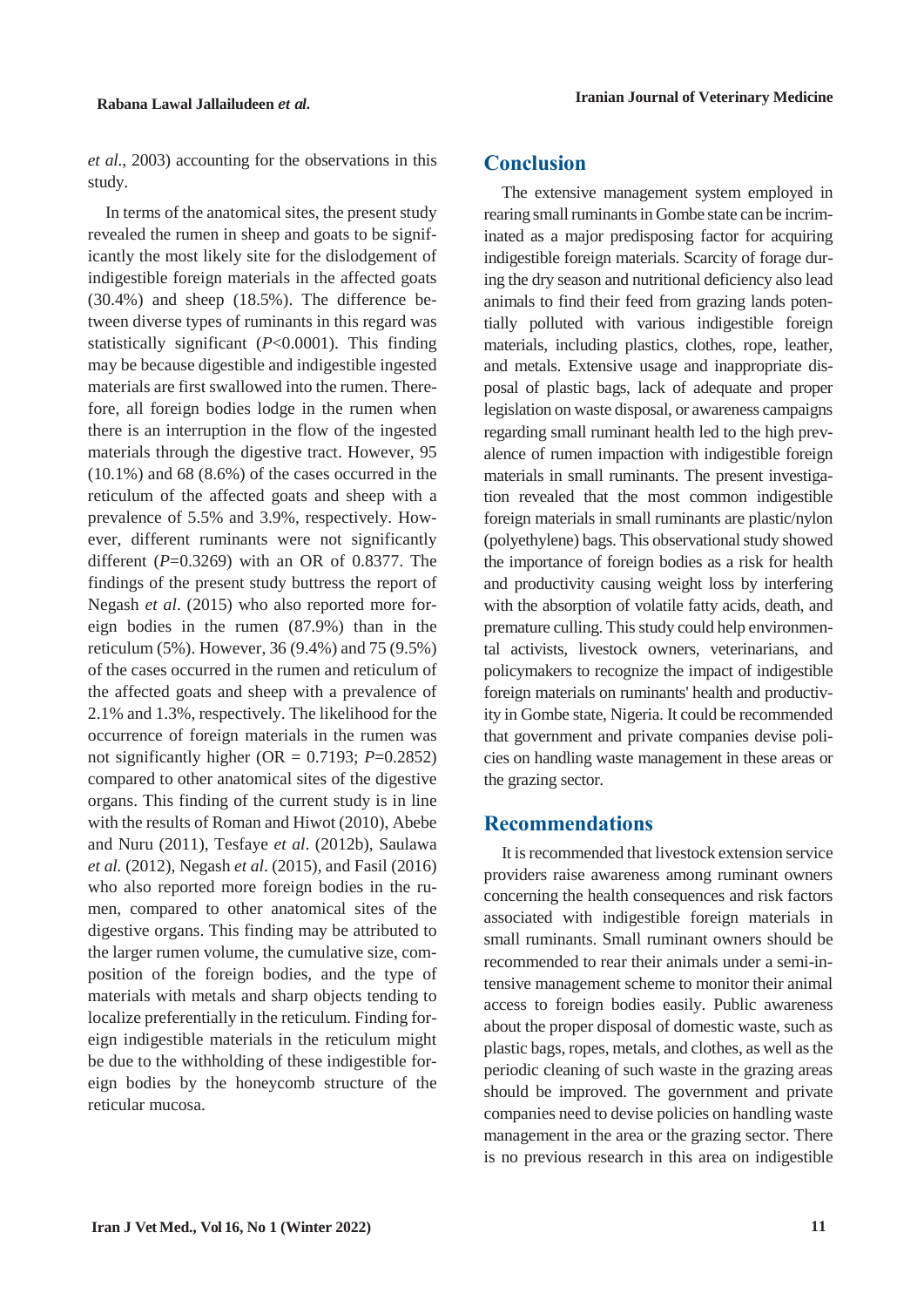foreign materials in sheep and goats. Therefore, further evaluations should be carried out to illustrate the issue's relevance in other species and discuss prevention and control measures.

#### **Acknowledgments**

The authors would like to express their gratitude to the Veterinary Doctor in Charge of the Gombe

## **References**

- Abdelaal, A. M., & El-Maghawry, S. (2014). Selected studies on foreign body impaction in goats with special reference to ultrasonography. *Vetinary World, 7*, 522- 527. [DOI:10.14202/vetworld.2014.522-527]
- Abebe, F., & Nuru, M. (2011). Prevalence of indigestible foreign body ingestion in small ruminants slaughtered at Luna Export Abattoir, East Shoa, Ethiopia. *Journal of Animal and Veterinary Advances*, *10*(12), 1598- 1602. [DOI:10.3923/javaa.2011.1598.1602]
- Abu-Seida, A. M., & Al-Abbadi, O. S. (2014). Recurrent rumen tympany caused by trichobezoars in buffaloes (Bubalus bubalis): A series report. *The Thai Journal of Veterinary Medicine*, *44*(1), 147.
- Akinrinmade, J. F. and Akinrinde, A. S. (2012). Prevalence of Foreign body Rumen impaction in Slaughtered Goats in Ibadan, Southwest Nigeria. *Sahel Journal of Veterinary Science, 11*: 39 - 42.
- Akinrinmade, J. F., & Akinrinde, A. S. (2013). Foreign body rumen impaction with indigestible materials in ruminantsin Nigeria: a review. *Animal Health Production*, *61*(4), 629-642.
- Ali, S. F., & Awoke, Z.(2019). Study on Indigestible Foreign Body in Rumen and Reticulum of Cattle Slaughtered at Bahir Dar Municipal Abattoir, Ethiopia. *International Journal of Animal Science and Technology*, *3*(3), 41. [DOI:10.11648/j.ijast.20190303.12]
- Alimi, O. A., Buhari, S., Lawal, F. M., Abdulkadir, S. Z., Amid, S. A., Adediran, S. O., ... & Asifat, D. A. (2018). Rumen impaction in a 31/2–year old balami ewe: case report and literature review. *Science World Journal*, *13*(1), 93-96.
- Amin, I. and Fentahun, T. (2020). Postmortem study on indigestible foreign bodies in rumen and reticulum of cattle (case: Haramaya and Awaday municipal abattoirs, Eastern Ethiopia). *Online Journal of Animal*

State Abattoir and the Director of Veterinary Services, Ministry of Agriculture and Rural Development, Gombe State, Nigeria, for their assistance and guidance.

# **Conflict of Interest**

The authors declared no conflict of interest.

*Feed Research, 10*(4): 172-179. [DOI:10.51227/ojafr.2020.24]

- Anonymous (2009). Gombe State, Wikipedia free encyclopedia. https://en.wikipedia.org/wiki/Gombe\_State retrieved 2018-11-13.
- Anyanwu, N. C.J., Iheanacho, C. N., & Adogo, L. Y. (2016). Parasitological Screening of Haemo-Parasites of Small Ruminants in Karu Local Government Area of Nasarawa State, Nigeria. *Microbiology Research Journal International*, 1-8. [DOI:10.9734/BMRJ/2016/22358]
- Asrat, M., Melkamu, S., & Nazir, S. (2015). Surgical management of ruminal impaction due to indigestible foreign bodies in cattle. *Journal of Animal Research*, *5*(4), 927. DOI: 10.5958/2277-940X.2015.00153.9 [DOI:10.5958/2277-940X.2015.00153.9]
- Bassa, K., & Tesfaye, W. (2017). Study on Rumen and Reticulium foreign bodies in cattle slauthered at WolaitaSodo municipalAbattoir,Ethoipia.*International Journal ofAdvanced Multidisciplinary Research*, *4*(1), 11-19. [DOI:10.22192/ijamr.2017.04.01.002]
- Bayne, J. E., & Edmondson, M. A. (2021). Diseases of the gastrointestinal system. *Sheep, Goat, and Cervid Medicine*, 63. [DOI:10.1016/B978-0-323-62463-3.00014- 1] [PMCID]
- Berrie, K., Tadesse, E., Mossie, B., & Anteneh, B. (2015). Study on rumen and reticulum foreign body in slaughtered cattle at Gondar Elfora abattoir. *World Journal of Biology and Medical Science*, *2*(4), 133-150.
- Braun, U., Warislohner, S., Torgerson, P., Nuss, K., & Gerspach, C. (2018). Clinical and laboratory findings in 503 cattle with traumatic reticuloperitonitis. *BMC Veterinary Research*, *14*(1), 1-9. [DOI:10.1186/s12917-018-1394-3] [PMID] [PMCID]
- Bwala, D. A., Peter, I. D., Eze, C. A., & Maryam, Y. (2016). A Study on Rumen Foreign Body Impaction in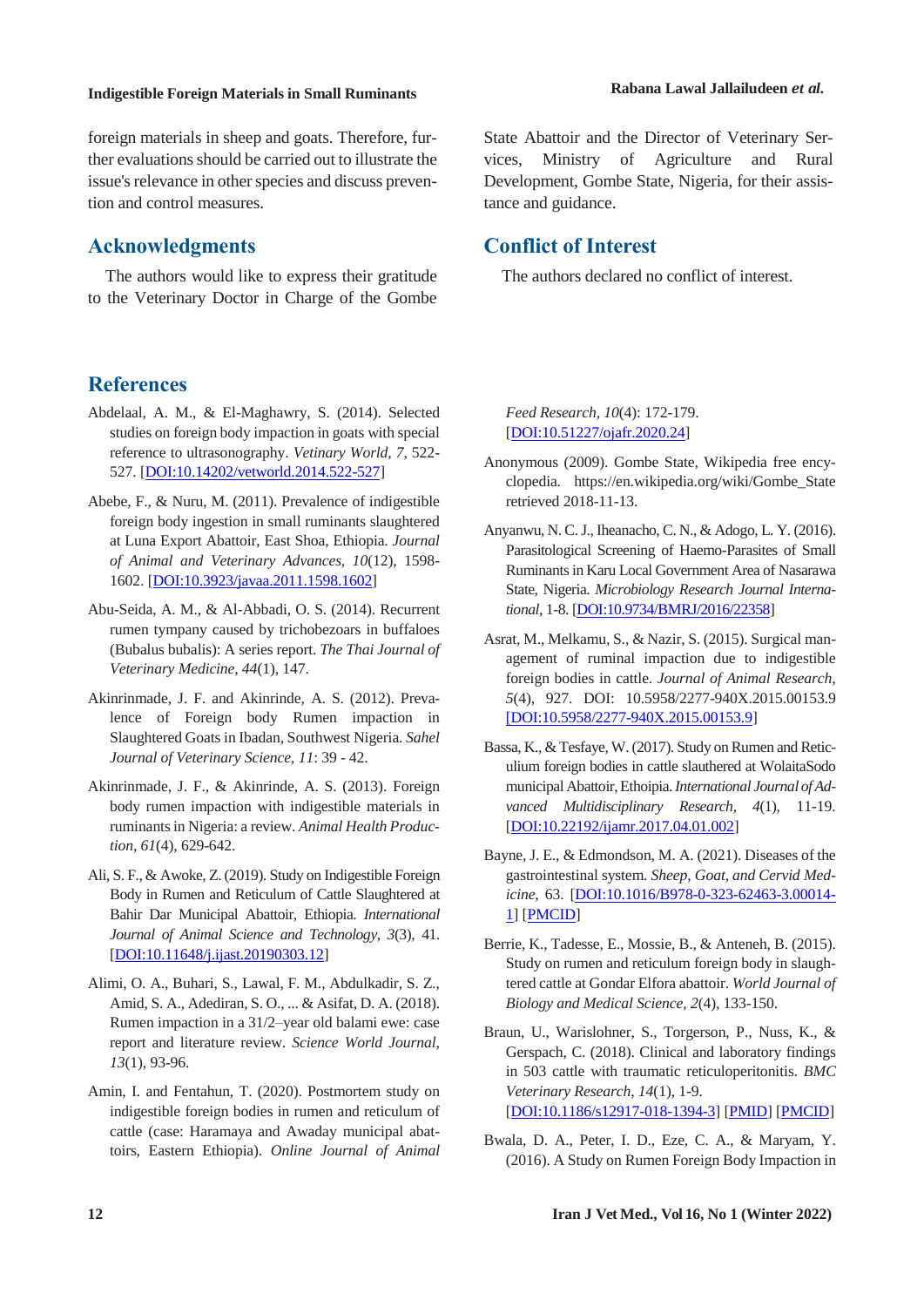Sheep Slaughtered at the Maiduguri Metropolitan Abattoir, Maiduguri, Nigeria. *International Journal of Livestock Research*, *6*, 16-23. [DOI:10.5455/ijlr.20160311033543]

- Bwatota, S. F., Makungu, M., & Nonga, H. E. (2018). Occurrences of indigestible foreign bodies in cattle slaughtered at Morogoro Municipal Slaughterhouse, Tanzania. *Journal of Veterinary Medicine*, *2018*. [DOI:10.1155/2018/4818203] [PMID] [PMCID]
- Fasil, N. (2016). Assessment of Sheep and Goat Foreign Bodies in Rumen and Reticulum in the Jigjiga Municipal Abattoir. *Advances in Dairy Research, 4*(3): 157. [DOI:10.4172/2329-888X.1000157]
- Ghurashi, M. A. H., Seri, H. I., Bakheit, A. H., & Ashwag, E. A. M. (2009). Effect of surgical removal of foreign body from goat's rumen with special reference to the prevalence of foreign body in goatsin Southern Darfur. *Australian Journal of Basic and Applied Sciences*, *3*(2), 664-668.
- Igbokwe, I. O., Kolo, M. Y., & Egwu, G. O. (2003). Rumen impaction in sheep with indigestible foreign bodies in the semi-arid region of Nigeria. *Small Ruminant Research*, *49*(2), 141-146. [DOI:10.1016/S0921- 4488(03)00074-9]
- Jebessa, D., Lemma, F., Kabeta, T., Sibhat, B., & Terefe, Y. (2018). Survey on indigestible foreign bodies in the rumen and reticulum of cattle slaughtered at Nekemte municipal abattoir, Nekemte, Ethiopia. *Ethiopian Veterinary Journal*, *22*(1), 11-25. [DOI:10.4314/evj.v22i1.2]
- Lawal-Adebowale, O. A. (2012). Dynamics of ruminant livestock management in the context of the Nigerian agricultural system. *Livestock Production*, *4*, 1-20. [DOI:10.5772/52923]
- Mekuanint, S., Alemneh, T., & Asredie, T. (2017). Indigestible rumen foreign bodies cause of rumen impaction in cattle, sheep and goats slaughtered at Addis Ababa Abattoir Enterprise, Ethiopia. *Journal of Veterinary Science and Medicine*, *5*(1), 5. [DOI:10.13188/2325-4645.1000028]
- Mohammed, S. S. (2012). A Retrospective Study on The Prevalence of foreign body in goat, sheep and cattle in different seasons in Khartoum State, 2001-2011. *Global Veterinary*, *9*, 732-737. [DOI: 10.5829/idosi.gv.2012.9.6.71101]
- Mozaffari, A. A., Olomi, M. M., & Vosough, D. (2009). Unusual and severe ruminal impaction in a goat-kid:

Clinical and radiological findings. *Iranian Journal of Veterinary Surgery*, *4*(1-2), 115-119.

- National Population Commission (NPC) (2006). (Census 2006 Nigeria). Available from: http://www.nigeriamaster¬web.com/Nigeria06CensusFigs.html. [Last accessed on 2018 Nov 08].
- Negash, S., Sheferaw, D., & Sibhat, B. (2015). A postmortem study on indigestible foreign bodies in the rumen and reticulum of ruminants, eastern Ethiopia. *Onderstepoort Journal of Veterinary Research*, *82*(1), 1-5. [DOI:10.4102/ojvr.v82i1.881] [PMID] [PMCID]
- Olatunji-Akioye, A. O., Olawoyin, C. M., & Oyeyemi, M. O. (2019). Incidence and consequence of surgical removal of gastric foreign bodies in West African Dwarf goats in Ibadan. *Animal Research International*, *16*(3), 3478-3483.
- Otsyina, H. R., Nguhiu-Mwangi,J., Mogoa, E. G. M., Mbuthia, P. G., & Ogara, W. O.(2014). A retrospective study on the prevalence of plastic materials in the rumen of sheep and goats in Nairobi, Kenya. *Bulletin of Animal Health and Production in Africa*, *62*(3), 197-205.
- Otsyina, H. R., Nguhiu-Mwangi, J., Mogoa, E. G. M., Mbuthia, P. G., & Ogara, W. O. (2015). Prevalence of indigestible rumen foreign bodies in sheep and goats at Dagoretti and Kiserian Abattoirs, Kenya.
- Pace, J. E., & Wakeman, D. L. (2003). Determining the age of cattle by their teeth, University of Florida, IFAS extension.
- Pitroda, A. H., Tiwari, D. K., Mehraj-u-din, D., Patil, D. B., & Parikh, P. V. (2010). Ultrasonographic diagnosis and treatment of rumen impaction in a goat. *Intas Polivet*, *11*(2), 251-252.
- Priyanka, M., & Dey, S. (2018). Ruminal impaction due to plastic materials-An increasing threat to ruminants and its impact on human health in developing countries. *Veterinary World*, *11*(9), 1307. [PMCID] [DOI:10.14202/vetworld.2018.1307-1315] [PMID]
- Remi-Adewunmi, B. D., Gyang, E. O., & Osinowo, A. O. (2004). Abattoir survey of foreign body rumen impaction small ruminants. *Nigerian Veterinary Journal*, *25*(2), 32-38. [DOI:10.4314/nvj.v25i2.3472]
- Tiruneh, R., & Yesuwork, H. (2010). Occurrence of rumen foreign bodies in sheep and goats slaughtered at the Addis Ababa Municipality Abattoir. *Ethiopian Veterinary Journal*, *14*(1), 91-100.